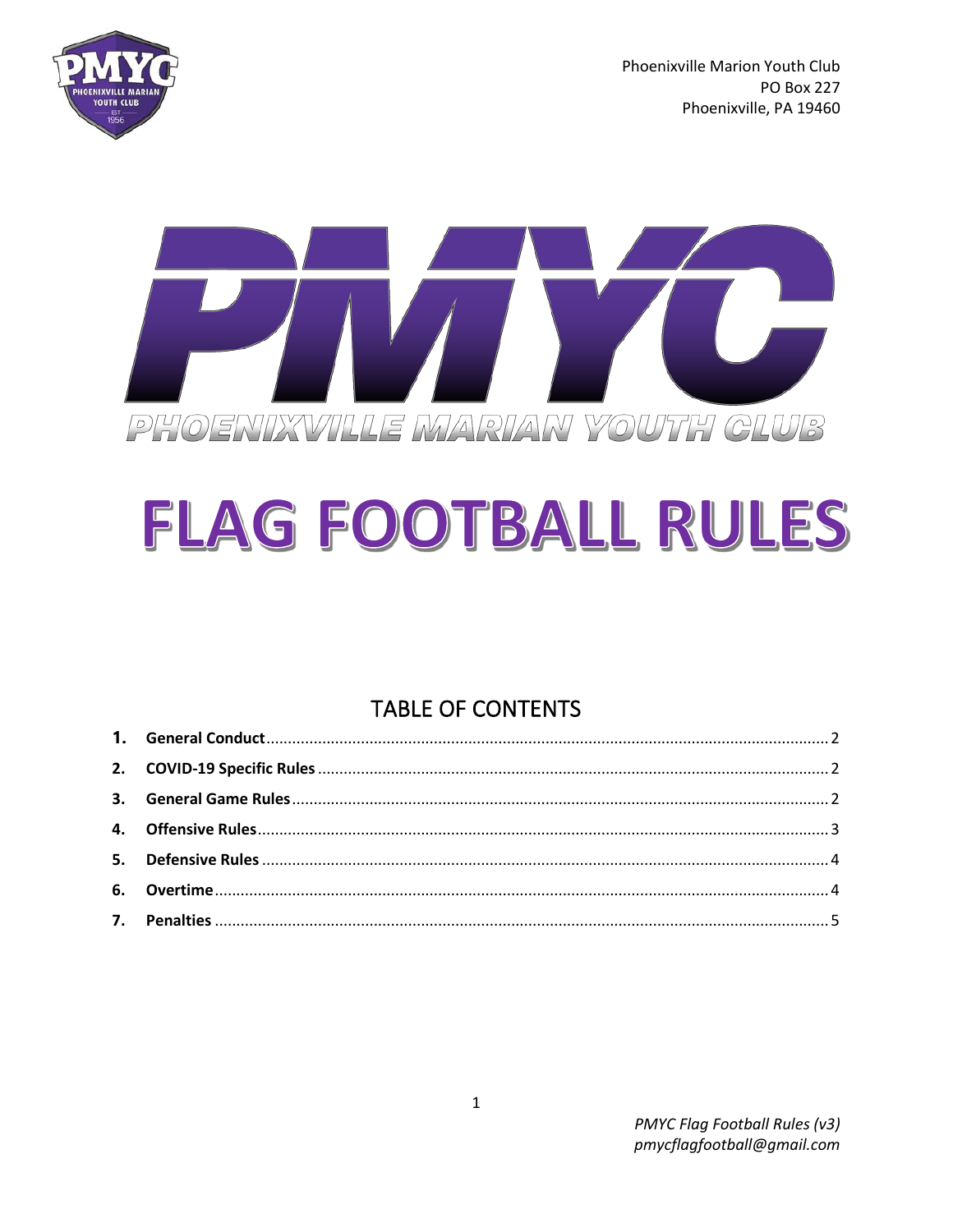

#### <span id="page-1-0"></span>**1.** General Conduct

- 1.1. The goal of the league is to teach some of the fundamentals of football while allowing the kids to have fun at the same time. Proper conduct and sportsmanship is integral to this experience.
- 1.2. Good sportsmanship is required at all times. If a referee or league manager feels a player is not conducting themselves according to the rules or with good sportsmanship, they will be removed from the game. Repeat offenses will result in removal from the league.
- 1.3. Rude, confrontational, offensive behavior, and/or offensive language will not be tolerated.
- 1.4. Fans must adhere to good sportsmanship. Yell to cheer for players and teams, not to harass officials or opponents. PMYC is a profanity free area, inappropriate language or actions will result in being removed from the PMYC grounds.
- 1.5. Mouth guards are required for all players.
- 1.6. PMYC is a tobacco and alcohol-free area. Smoking and/or drinking alcohol on the premises is not permitted.
- 1.7. All players on a team are expected to get equal playing time.

## <span id="page-1-1"></span>2. COVID-19 Specific Rules

- 2.1. Participants, spectators, coaches, and officials are expected to abide by the PMYC Covid-19 safety plan. This can be found on the PMYC website and was a waiver signed during registration
- 2.2. Players have the option to wear a mask during play, but it is not required. This is left to the parent/guardian discretion. Please note wearing a mask during physical activity may restrict the participant's breathing.
- 2.3. During gameplay, the offensive team will use their own team footballs. No game ball shall be shared between the teams.
- 2.4. Coaches are responsible for cleaning the football after every game and practice.

## <span id="page-1-2"></span>3. General Game Rules

- 3.1. All Divisions will play 7 v 7. If a team only has 6 players, both teams will play 6 v 6, 5 v 5, etc.
- 3.2. Game consists of 2 halves, each 20 minutes with a running clock (3-minute half time)
- 3.3. Each team has 2 timeouts per half, clock stops during time out.
- 3.4. The team who wins the coin toss chooses whether they want the ball to start the game, or to start the 2nd half.
- 3.5. Game field size will be 70 yards by 30 yards
- 3.6. Keeping score and team records  $3.6.1$ .K/ $1$ <sup>st</sup> – Will not keep score or keep win/loss records 3.6.2.All other Divisions – Will keep score and win/loss records to determine playoff seeding
- 3.7. Refereeing Games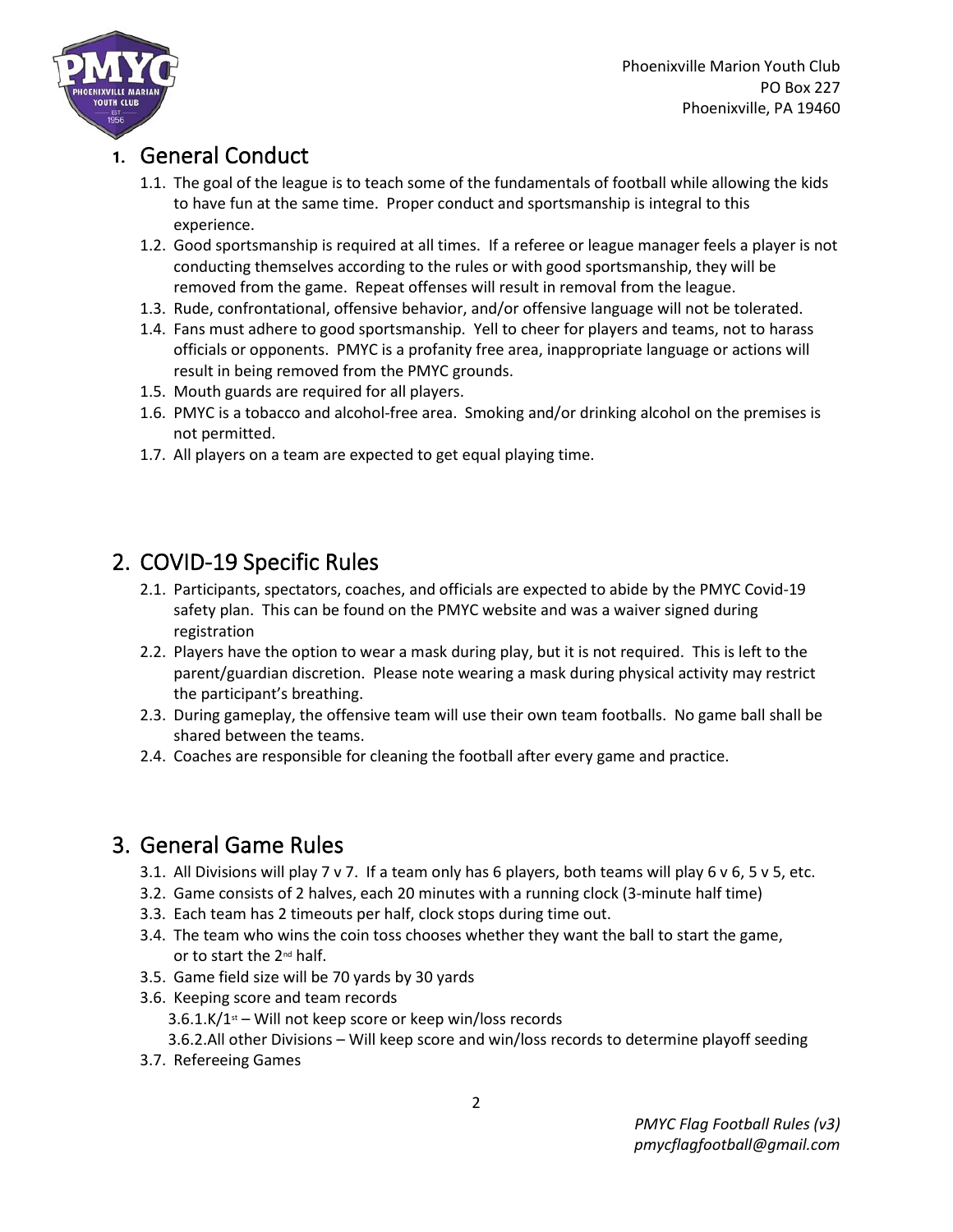

- 3.7.1.PMYC will make every effort to have officials for each game. In the event of an official not being available, a coach or parent volunteer may assist with the officiating.
- 3.8. The offense starts at its own 5-yard line and has 3 plays to cross midfield. Once a team passes midfield, it has 3 more plays to score a touchdown. Failure to score results in the other team taking possession of the ball, starting at their own 5 yard line.
- 3.9. Scoring:
	- 3.9.1.Touchdown = 6 pts
	- 3.9.2.PAT play from 5 yard line = 1 pt
	- 3.9.3.PAT play from 10 yard line = 2 pts
	- 3.9.4.Safety = 2pts (team who scored the safety also receives the ball on offense at their 5 yard line).
- 3.10. A play is considered live once the ball is snapped.
- 3.11. Dead Ball (play stops)
	- 3.11.1. The ref blows a whistle. The ref has ultimate authority on when a play is ruled dead.
	- 3.11.2. A fumble is a dead ball. The ball will be placed at the point of the fumble. There are no turnovers for fumbles.
	- 3.11.3. If the QB drops a snap, he may pick up the ball and continue the play.
	- 3.11.4. A ball carrier's knee or elbow hits the ground.
	- 3.11.5. A ball carrier's flag is pulled.
	- 3.11.6. A ball carrier steps out of bounds.
- 3.12. Interceptions may be returned. The only time an offense may have a starting position other than their own 5-yard line is after an interception.
	- 3.12.1. Interceptions on PAT attempts may be returned. If returned for a score, the team receives the number of points the offensive team PAT was attempting (1pt or 2pts).
- 3.13. Jerseys must be tucked in before play begins and the flags must be on a player's hips free from obstruction. Deliberately obstructed flags will be considered flag guarding.
- 3.14. If a team is winning by 28 or more points, the team must start to play the game with 1-2 less players on the field.

### <span id="page-2-0"></span>4. Offensive Rules

- 4.1. The quarterback cannot directly run with the ball.
- 4.2. The QB is not allowed to hand off to the center.
- 4.3. All snaps must go to a traditional QB position (under center or shotgun). No snaps to players in motion or to a player not lined up as the QB.
- 4.4. Runners may not leave their feet to advance the ball. Diving, jumping, or leaping forward will be considered flag guarding.
- 4.5. All passes must come from behind the line of scrimmage. A dropped backward pass is considered a fumble resulting in a dead ball.
- 4.6. The QB has a 8 second "pass clock." If the QB has not thrown the ball after 10 seconds, the ball is ruled dead where the QB is standing. If the QB was in their own end zone, it will be placed on the 5 yard line.
- 4.7. All players are eligible to receive passes.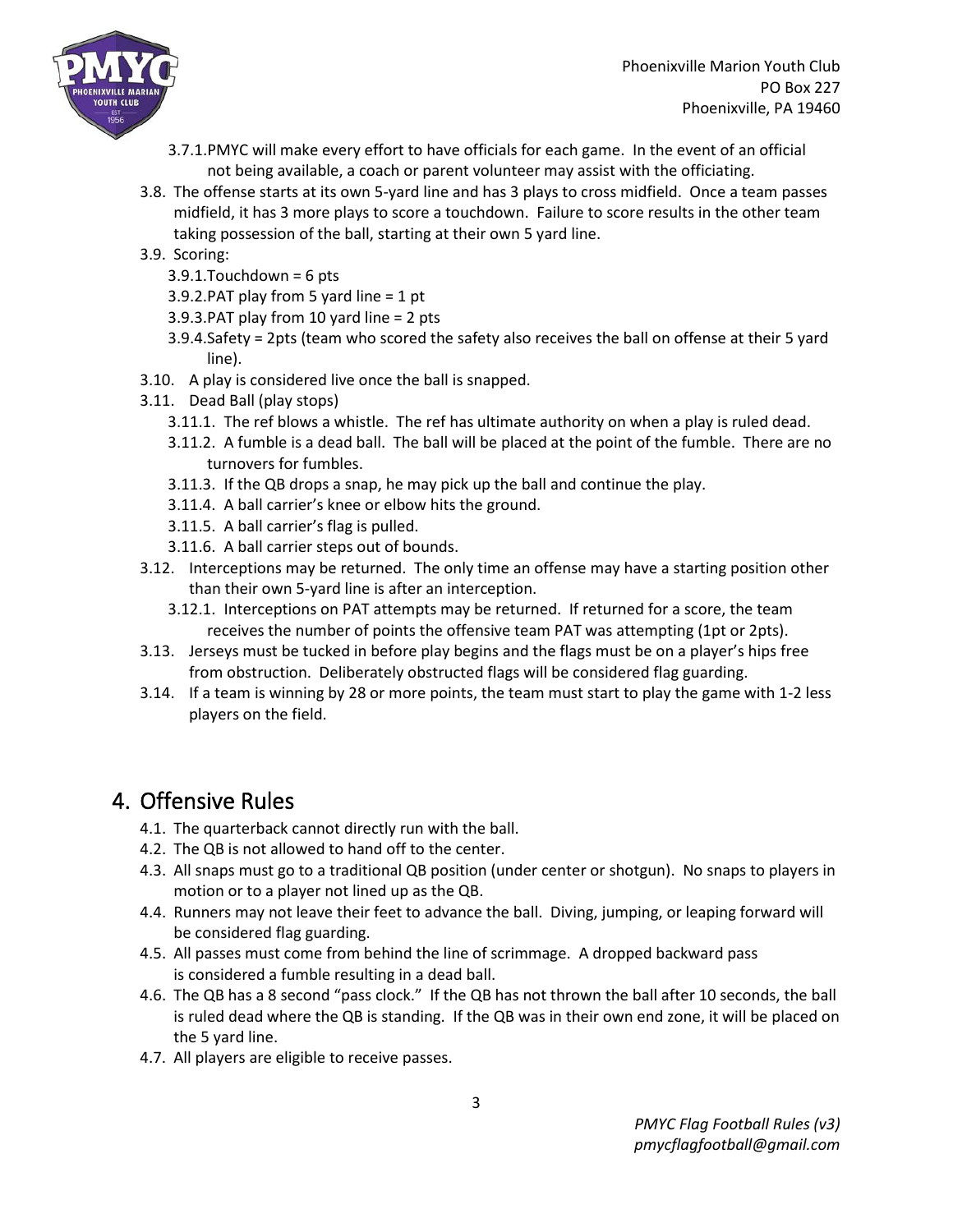

Phoenixville Marion Youth Club PO Box 227 Phoenixville, PA 19460

- 4.8. A catch is considered inbounds as long as one foot comes down in the field of play.
- 4.9. Only one player is allowed in motion at a time and they must run parallel to the line of scrimmage.
- 4.10. No running plays can occur if the ball is spotted inside the 5 yard line. If the ball is at the 5 yard line, runs are not allowed.
- 4.11. There is a 25 second play clock between plays. The first offense is a 5 yard penalty. Repeated offenses result in loss of down. This rule is meant to avoid excessive running off the clock at the end of a half or game.
- 4.12. Coaches may call plays in the huddle. Kindergarten through  $3<sup>rd</sup>$  grade the coaches are permitted to stay on the field and help direct players.  $4<sup>th</sup>$  grade and above, if the coach chooses to stay on the field, they need to move at least 5-10 yards behind their players. This coach is not allowed to yell directions during gameplay, especially to the QB. Not following this rule can result in a penalty.
	- 4.12.1. This prevents coaches from helping players during a play (coaching a QB directly behind them during gameplay).

#### <span id="page-3-0"></span>5. Defensive Rules

- 5.1. The defensive line of scrimmage (termed "rush line") is 5 yards from the spot of the ball.
- 5.2. Defensive players are not allowed to rush immediately after the ball is snapped. They must wait until after a handoff has taken place if the offensive team runs the ball.
- 5.3. Defensive players may not rush the quarterback.
- 5.4. Defensive players leaving the rush line early or lining up over the rush line will be called for a penalty.
- 5.5. The defensive player may not attempt to strip the ball (cause a fumble).
- 5.6. Defensive players may dive for flags, but may not hold, tackle, or run through the ball carrier.
- 5.7. A defensive player may not pull flags off players if they do not possess the ball.
- 5.8. Defensive players may not mimic or call out signals or messages to try and confuse the offensive players.
- 5.9. If the offense is inside the 5 yard line, the defense is permitted to line up at the goal line, they do not need to line up inside of the endzone.

### <span id="page-3-1"></span>6. Overtime

- 6.1. In the event of a tie at the end of regulation, an overtime period will exist. There is no game clock during overtime, but the QB Clock will be in effect.
- 6.2. Each team will get to run 1 play from the 10 yard line. If only one team scores, that team is the winner. If both teams score, the process is repeated.
- 6.3. A coin toss will determine which team gets to choose offense or defense to start overtime. Each subsequent overtime period, the teams will alternate who starts on offense and defense.